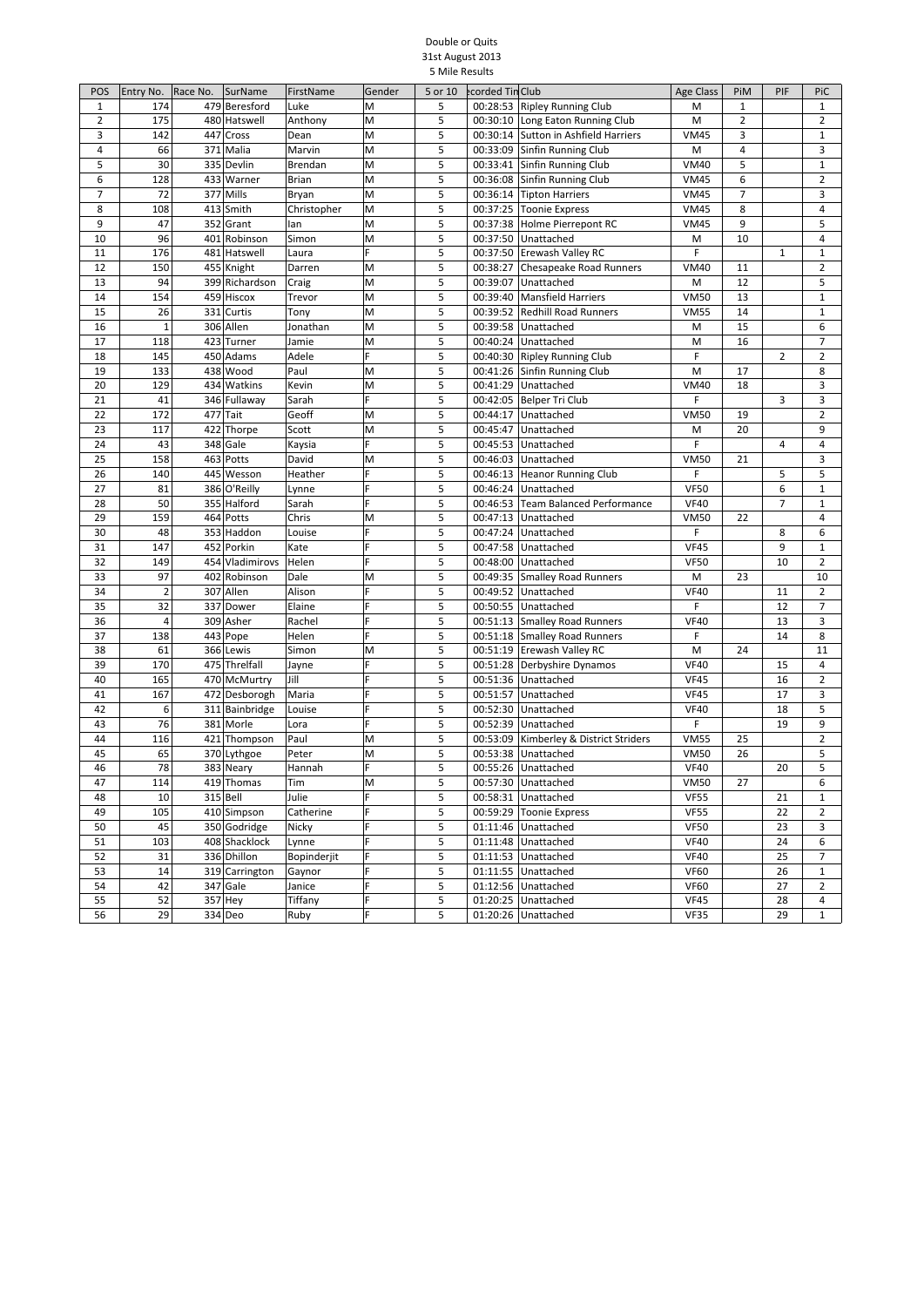## Double or Quits 31st August 2013 10 Mile Results

| POS            | Entry No.  | Race No.<br>SurName                 | FirstName        | Gender | 5 or 10  | <b>Recorded Time</b> | Club                                                       | Age Class                  | PiM                 | PiF            | PiC                            |
|----------------|------------|-------------------------------------|------------------|--------|----------|----------------------|------------------------------------------------------------|----------------------------|---------------------|----------------|--------------------------------|
| 1              | 83         | 388 Palmer                          | David            | M      | 10       | 00:57:54             | <b>Steel City Striders RC</b>                              | <b>VM40</b>                | $\mathbf{1}$        |                | $\mathbf{1}$                   |
| $\overline{2}$ | 146        | 451 McGinty                         | Michael          | M      | 10       | 00:59:15             | Unattached                                                 | M                          | $\overline{2}$      |                | $1\,$                          |
| 3              | 101        | 406 Saxton                          | Luke             | M      | 10       | 01:05:17             | Unattached                                                 | M                          | 3                   |                | $\overline{2}$                 |
| 4<br>5         | 143<br>51  | 448 Roberts<br>356 Harpham          | Andrew<br>Paul   | M<br>M | 10<br>10 | 01:05:41<br>01:07:04 | Unattached<br><b>Heanor Running Club</b>                   | <b>VM45</b><br>M           | $\overline{4}$<br>5 |                | $\mathbf 1$<br>3               |
| 6              | 144        | 449<br>Sims                         | Richard          | M      | 10       | 01:07:07             | Sinfin Running Club                                        | <b>VM50</b>                | 6                   |                | $\mathbf 1$                    |
| $\overline{7}$ | 9          | 314 Barber                          | Carl             | M      | 10       | 01:08:53             | Unattached                                                 | M                          | 7                   |                | 4                              |
| 8              | 153        | 458 Hewitt                          | lan              | M      | 10       | 01:09:19             | Sinfin Running Club                                        | M                          | 8                   |                | 5                              |
| 9              | 166        | 471 McMurtry                        | James            | M      | 10       | 01:09:31             | Ashbourne Running Club                                     | <b>VM45</b>                | 9                   |                | $\overline{2}$                 |
| 10             | 8          | 313 Ball                            | Ryan             | M      | 10       | 01:09:55             | <b>Ripley Running Club</b>                                 | M                          | 10                  |                | 6                              |
| 11             | 141        | 446 Blow<br>324 Claricoates         | David            | M      | 10       | 01:10:13             | Unattached                                                 | <b>VM45</b>                | 11                  |                | 3<br>$\overline{7}$            |
| 12<br>13       | 19<br>36   | 341<br>Farrell                      | Jamie<br>Lee     | M<br>M | 10<br>10 | 01:10:41<br>01:10:45 | Unattached<br>Unattached                                   | M<br>M                     | 12<br>13            |                | 8                              |
| 14             | 100        | 405<br>Sanders                      | David            | M      | 10       | 01:10:50             | Unattached                                                 | M                          | 14                  |                | 9                              |
| 15             | 79         | 384 Newberry                        | Robert           | M      | 10       | 01:11:41             | Unattached                                                 | <b>VM40</b>                | 15                  |                | $\overline{2}$                 |
| 16             | 155        | 460 Doosley                         | Andrew           | M      | 10       | 01:11:57             | Rolls-Royce Harriers                                       | M                          | 16                  |                | 10                             |
| 17             | 69         | 374 Mellor                          | Andy             | M      | 10       | 01:12:29             | Unattached                                                 | <b>VM40</b>                | 17                  |                | 3                              |
| 18             | 183        | 488 Storrow                         | Alan             | M      | 10       | 01:13:24             | UKnetrunner                                                | <b>VM45</b>                | 18                  |                | $\overline{4}$                 |
| 19             | 160        | 465 Herold                          | Anne             | F      | 10       | 01:13:29             | Unattached                                                 | <b>VF50</b>                |                     | $\mathbf{1}$   | $\mathbf{1}$                   |
| 20<br>21       | 173<br>28  | 478 Holmes<br>333 Dawson            | Dennis<br>Peter  | M<br>M | 10<br>10 | 01:13:44<br>01:13:57 | <b>Ripley Running Club</b><br><b>Hatton Darts</b>          | <b>VM45</b><br><b>VM55</b> | 19<br>20            |                | 5<br>$1\,$                     |
| 22             | 74         | 379 Mitson                          | Richard          | M      | 10       | 01:14:31             | Notts AC                                                   | <b>VM40</b>                | 21                  |                | $\overline{4}$                 |
| 23             | 16         | 321<br>Carolan                      | Andy             | M      | 10       | 01:14:44             | Sweatshop Running Club                                     | <b>VM45</b>                | 22                  |                | 6                              |
| 24             | 178        | 483 Stowell                         | Mark             | M      | 10       | 01:15:09             | Unattached                                                 | <b>VM45</b>                | 23                  |                | $\overline{7}$                 |
| 25             | 122        | 427 Vickery                         | Evelyn           | F      | 10       | 01:15:43             | Formula One Circuit Crew                                   | <b>VF35</b>                |                     | $\overline{2}$ | $\mathbf 1$                    |
| 26             | 53         | 358 Hill                            | Richard          | M      | 10       | 01:16:07             | Unattached                                                 | M                          | 24                  |                | 11                             |
| 27             | 77         | 382<br>Neale                        | Nickolas         | M      | 10       | 01:16:24             | <b>Peel Road Runners</b>                                   | <b>VM40</b>                | 25                  |                | 5                              |
| 28<br>29       | 124<br>180 | 429 Walker<br>485 Davies            | Karl             | M<br>M | 10<br>10 | 01:16:25<br>01:17:31 | Nottinghamshire Fire & Rescue                              | <b>VM45</b><br><b>VM40</b> | 26<br>27            |                | 8<br>6                         |
| 30             | 91         | 396 Reddish                         | Anthony<br>Andy  | M      | 10       | 01:17:34             | Unattached<br>Unattached                                   | <b>VM40</b>                | 28                  |                | $\overline{7}$                 |
| 31             | 67         | 372 Matsell                         | Giles            | M      | 10       | 01:17:35             | Unattached                                                 | <b>VM40</b>                | 29                  |                | 8                              |
| 32             | 88         | 393 Plumb                           | Steven           | M      | 10       | 01:17:49             | <b>Beaumont Leys RC</b>                                    | <b>VM45</b>                | 30                  |                | 9                              |
| 33             | 177        | 482 Kataria                         | George           | M      | 10       | 01:17:50             | Sinfin Running Club                                        | <b>VM45</b>                | 31                  |                | 10                             |
| 34             | 112        | 417 Swales                          | Lee              | M      | 10       | 01:17:53             | Unattached                                                 | M                          | 32                  |                | 12                             |
| 35             | 55         | 360 Hurdman                         | Pete             | M      | 10       | 01:18:31             | <b>Conkers Collective</b>                                  | <b>VM40</b>                | 33                  |                | 9                              |
| 36<br>37       | 161<br>70  | 466 Veitch<br>375<br><b>Mellors</b> | Andy             | M<br>M | 10<br>10 | 01:19:04             | Unattached                                                 | <b>VM50</b><br>M           | 34<br>35            |                | $\overline{2}$<br>13           |
| 38             | 127        | 432 Walsh                           | lan<br>David     | M      | 10       | 01:19:25<br>01:19:26 | <b>Smalley Road Runners</b><br><b>Redhill Road Runners</b> | <b>VM50</b>                | 36                  |                | 3                              |
| 39             | 39         | 344 Fildes                          | Richard          | F      | 10       | 01:19:32             | Sinfin Running Club                                        | <b>VF50</b>                |                     | 3              | $\overline{2}$                 |
| 40             | 71         | 376 Mellors                         | Gary             | M      | 10       | 01:19:33             | <b>Smalley Road Runners</b>                                | M                          | 37                  |                | 14                             |
| 41             | 152        | 457 Softley                         | Robert           | M      | 10       | 01:19:52             | <b>Chesapeake Road Runners</b>                             | M                          | 38                  |                | 15                             |
| 42             | 179        | 484 Clarke                          | Michael          | M      | 10       | 01:20:09             | Unattached                                                 | M                          | 39                  |                | 16                             |
| 43             | 17         | 322 Ceiley                          | Matt             | M      | 10       | 01:20:14             | Unattached                                                 | M                          | 40                  |                | 17                             |
| 44<br>45       | 110<br>90  | 415 Stone<br>395 Price              | Elaine<br>Gary   | F<br>M | 10<br>10 | 01:20:32<br>01:20:36 | Wirksworth R C<br>South Derbyshire Road Runners            | <b>VF40</b><br><b>VM50</b> | 41                  | 4              | $\mathbf{1}$<br>4              |
| 47             | 132        | 437 Wilson                          | Neil             | M      | 10       | 01:20:44             | Derwent Runners (Derby)                                    | M                          | 42                  |                | 18                             |
| 46             | 89         | 394 Poole                           | Lizzie           | lF.    | 10       | 01:20:44             | <b>Heanor Running Club</b>                                 | <b>VF40</b>                |                     | 5              | 2                              |
| 48             | 182        | 487 Vickers                         | Mark             | M      | 10       | 01:21:05             | Unattached                                                 | M                          | 43                  |                | 19                             |
| 49             | 148        | 453 Warren                          | David            | M      | 10       | 01:21:23             | Unattached                                                 | M                          | 44                  |                | 20                             |
| 50             | 137        | 442 Yearwood                        | Wayne            | M      | 10       | 01:21:44             | <b>Ripley Running Club</b>                                 | <b>VM45</b>                | 45                  |                | 11                             |
| 51             | 80         | 385 Nicholl                         | Shane            | M<br>F | 10       | 01:22:36             | Unattached                                                 | M                          | 46                  |                | 21                             |
| 52<br>53       | 181<br>37  | 486 Leivers<br>342 Fennemore        | Abbie<br>Simon   | M      | 10<br>10 | 01:22:52<br>01:22:56 | <b>Heanor Running Club</b><br>Unattached                   | F<br>M                     | 47                  | 6              | $\mathbf{1}$<br>22             |
| 54             | 104        | 409 Sharpe                          | Steve            | M      | 10       | 01:24:13             | <b>Ilkeston Running Club</b>                               | M                          | 48                  |                | 23                             |
| 55             | 63         | 368 Lodge                           | Deborah          | F      | 10       | 01:24:14             | <b>Totley AC</b>                                           | <b>VF40</b>                |                     | $\overline{7}$ | 3                              |
| 56             | 151        | 456 Fenton                          | Paul             | M      | 10       | 01:24:21             | <b>Chesapeake Road Runners</b>                             | <b>VM45</b>                | 49                  |                | 12                             |
| 58             | 109        | 414 Stenson                         | Chris            | M      | 10       | 01:24:32             | Unattached                                                 | M                          | 51                  |                | 24                             |
| 57             | 21         | 326 Cottam                          | Neil             | M      | 10       | 01:24:32             | Unattached                                                 | <b>VM40</b>                | 50                  |                | 10                             |
| 59             | 57         | 362 Jackson                         | Matthew          | M      | 10       | 01:24:51             | <b>Smalley Road Runners</b>                                | M                          | 52                  |                | 25                             |
| 60<br>61       | 46<br>35   | 351 Goss<br>340 Dunn                | Lucy<br>Alice    | F<br>F | 10<br>10 | 01:25:18<br>01:25:20 | Sinfin Running Club<br>Unattached                          | F<br><b>VF45</b>           |                     | 8<br>9         | $\overline{2}$<br>$\mathbf{1}$ |
| 62             | 123        | 428 Wales                           | Steven           | M      | 10       | 01:25:37             | Unattached                                                 | M                          | 53                  |                | 26                             |
| 63             | 102        | 407 Scuffins                        | <b>Nick</b>      | M      | 10       | 01:25:45             | Unattached                                                 | M                          | 54                  |                | 27                             |
| 64             | 163        | 468 Francis                         | Frankie          | F      | 10       | 01:25:59             | Newark Striders Running Club                               | F                          |                     | 10             | 3                              |
| 65             | 11         | 316 Blessley                        | lan              | M      | 10       | 01:26:05             | Unattached                                                 | M                          | 55                  |                | 28                             |
| 66             | 162        | 467 Thomas                          | Wyn              | M      | 10       | 01:26:10             | Newark Striders Running Club                               | <b>VM40</b>                | 56                  |                | 11                             |
| 67             | 22         | 327 Cotton                          | Katie            | F      | 10       | 01:26:21             | Ivanhoe Runners                                            | F                          |                     | 11             | 4                              |
| 68             | 113        | 418 Taylor<br>400 Riley             | Sarah            | F<br>M | 10<br>10 | 01:26:29<br>01:26:52 | Ivanhoe Runners<br>Kimberley & District Striders           | F                          | 57                  | 12             | 5<br>12                        |
| 69<br>70       | 95<br>15   | 320 Cavanagh                        | Jason<br>Michael | M      | 10       | 01:26:53             | Sweatshop Running Club                                     | <b>VM40</b><br><b>VM50</b> | 58                  |                | 5                              |
| 71             | 49         | 354 Halcarz                         | Stefan           | M      | 10       | 01:27:17             | Sweatshop Running Club                                     | <b>VM55</b>                | 59                  |                | $\overline{2}$                 |
| 72             | 168        | 473 Murdie                          | Craig            | M      | 10       | 01:27:56             | Team Derby Runner                                          | M                          | 60                  |                | 29                             |
| 73             | 27         | 332 Davies                          | Peter            | M      | 10       | 01:28:12             | Sweatshop Running Club                                     | M                          | 61                  |                | 30                             |
| 74             | 62         | 367 Livesey                         | Hayley           | F      | 10       | 01:28:22             | Lincoln Tri                                                | <b>VF40</b>                |                     | 13             | 4                              |
| 75             | 125        | 430 Walker                          | Victoria         | F      | 10       | 01:28:49             | Unattached                                                 | <b>VF35</b>                |                     | 14             | $\overline{2}$                 |
| 76             | 73         | 378 Mitchell                        | Dean             | M      | 10       | 01:29:07             | Unattached                                                 | <b>VM40</b>                | 62                  |                | 13                             |